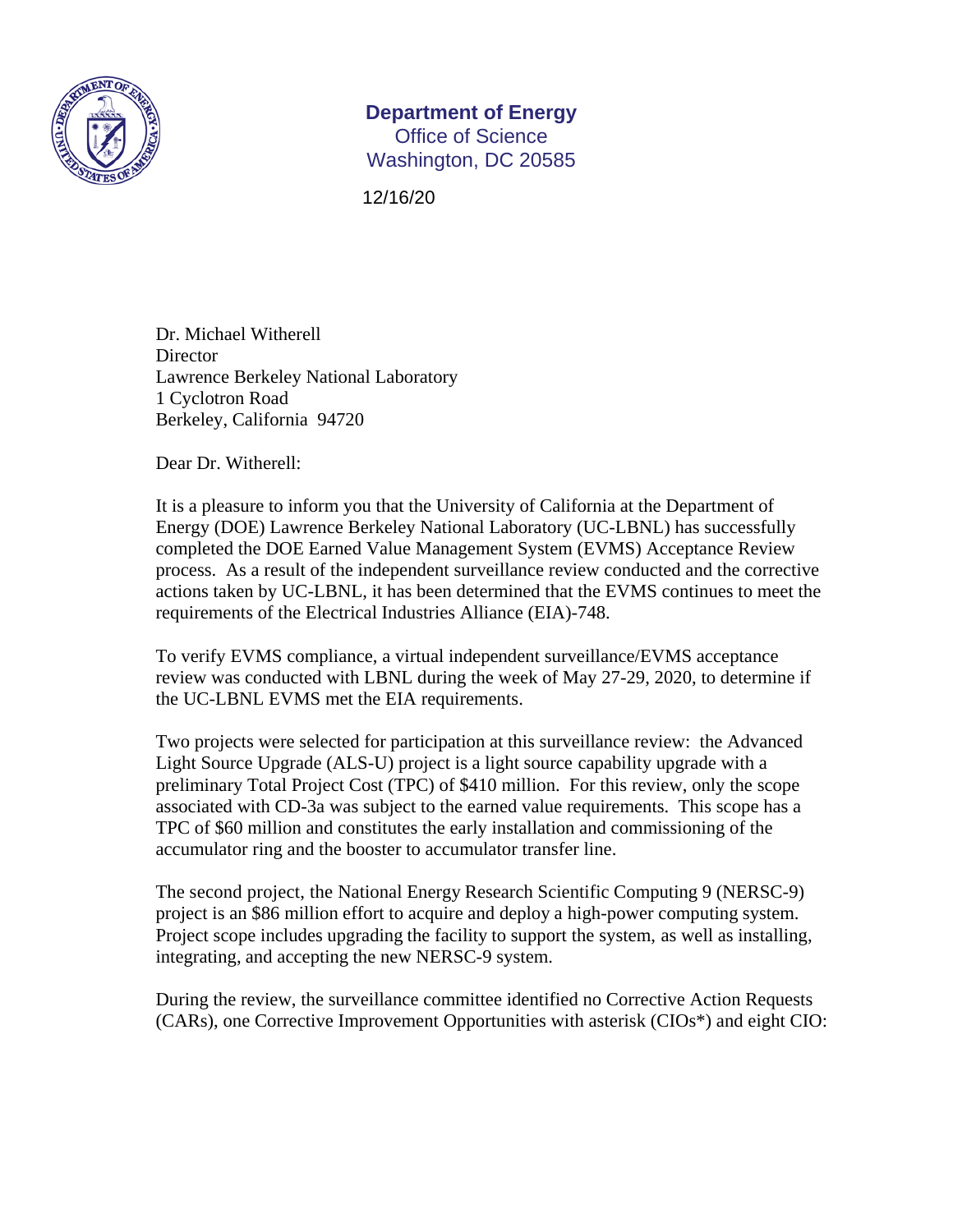*Continuous Improvement Opportunities (CIO and COI\*)* 

- CIO\*-01 Guideline (GL) 3: Correct the single instance on page 3 of the Earned Value Management System Description (EVM-SD) citing applicability of EVM requirements for projects with a cost threshold >\$50 million but also for projects with a cost threshold >\$20 million.
- CIO-02 GL 10: Develop a process to identify all cost-loaded activities that exceed 60 day durations in both the baseline and current schedule. Ensure that these activities have supporting quantifiable backup data (QBD). Consider a revision to the EVM-SD to annotate that the QBD requirement applies to both the baseline and current schedules. (This finding was previously identified in the 2017 review as CAR-01 and in 2019 as CIO-02.)
- CIO-03 GL 10: Consider adding the "Units Complete" earned value technique (EVT) to the EVM-SD.
- CIO-04 GL 21: Consider developing and deploying additional Control Account Manager (CAM) training surrounding the accrual process including the importance of accurate Actual Cost of Work Performed (ACWP) and its impact on variance analysis. (Findings related to the accrual process were previously identified in the 2017 review as CIO\*-04 and CIO\*-05.)
- CIO-05 GL 25: Either update each project's Project Execution Plan (PEP) or Project Management Plan (PMP) with variance thresholds as required by the EVM-SD, or consider revising the requirements outlined in the EVM-SD to allow for formal documentation outside of a project's PEP/PMP.
- CIO-06 GL 27: Provide additional training to ensure CAMs have a more complete understanding of the Estimate at Complete (EAC) process.
- CIO-07 GL 27: For the NERSC-9 project, incorporate the ability for CAMs to communicate the need to make an EAC adjustment into the variance analysis process.
- CIO-08 GL 30: For the NERSC-9 project, prevent retroactive changes from occurring.
- CIO-09 GL 32: Ensure documentation for Baseline Change Proposals (BCPs) is consistent, accurate, thorough, and clear. Consider updating the JIRA BCP form to include the same elements as used for NERSC-9. Update the project ALS-U project documentation to include all applicable change thresholds. Update the tailoring strategy document to state that all other EVM control accounts following the tailored approach.

\*CIOs are not strict requirements but would improve the EVMS system and require a corrective action plan.